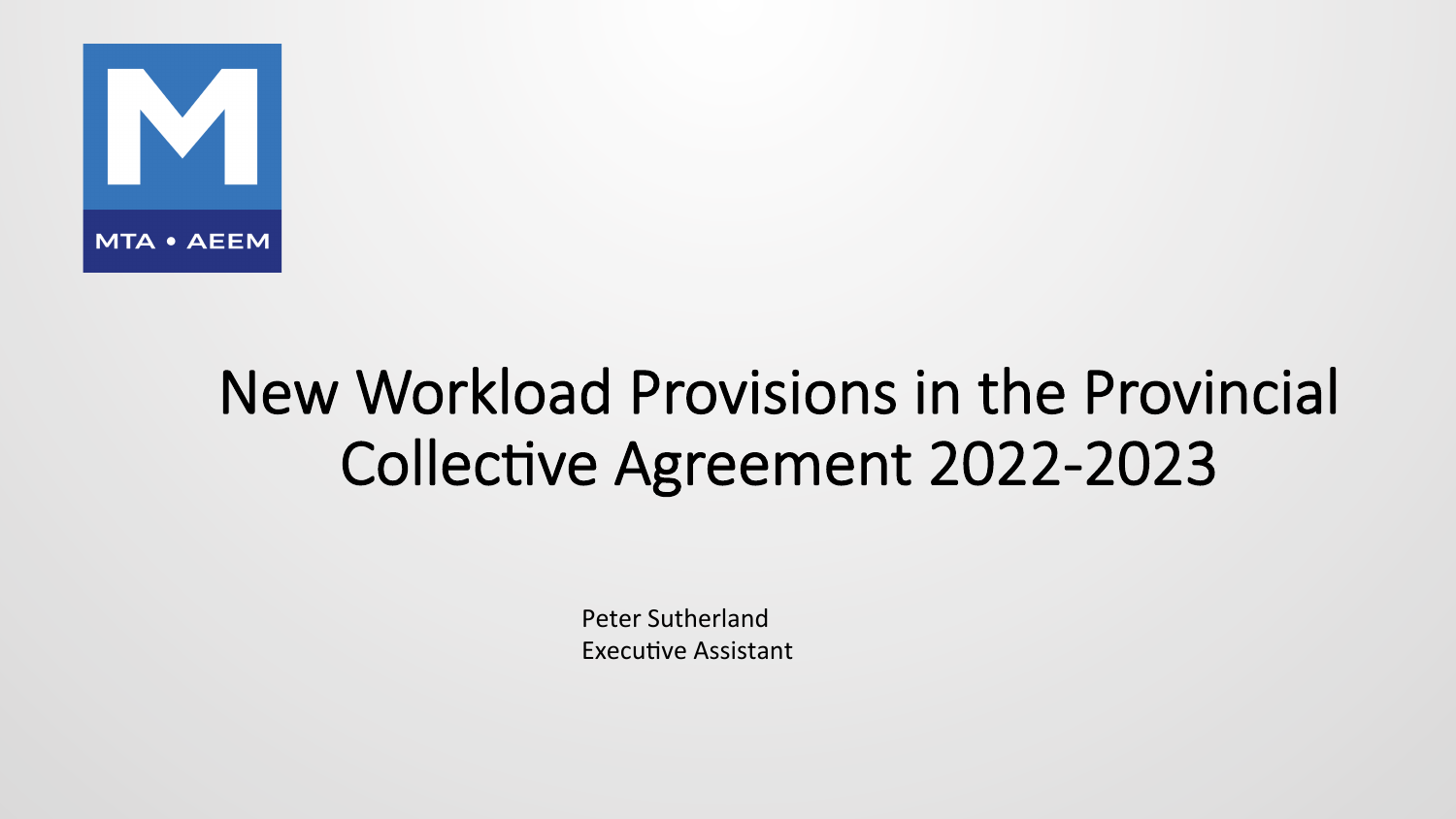## Intention of Both Parties (School Boards and Unions)

The changes made to the provisions governing the teacher's workload and its organization were the result of a shared intention to **professionalize** the workload and recognize the **professional autonomy** of teachers when performing their duties.

The parties acknowledge the importance of:

- Not increasing or creating a heavier workload for teachers
- Distinguishing a teacher's workload from their work schedule
- Avoiding certain disputes associated with the workload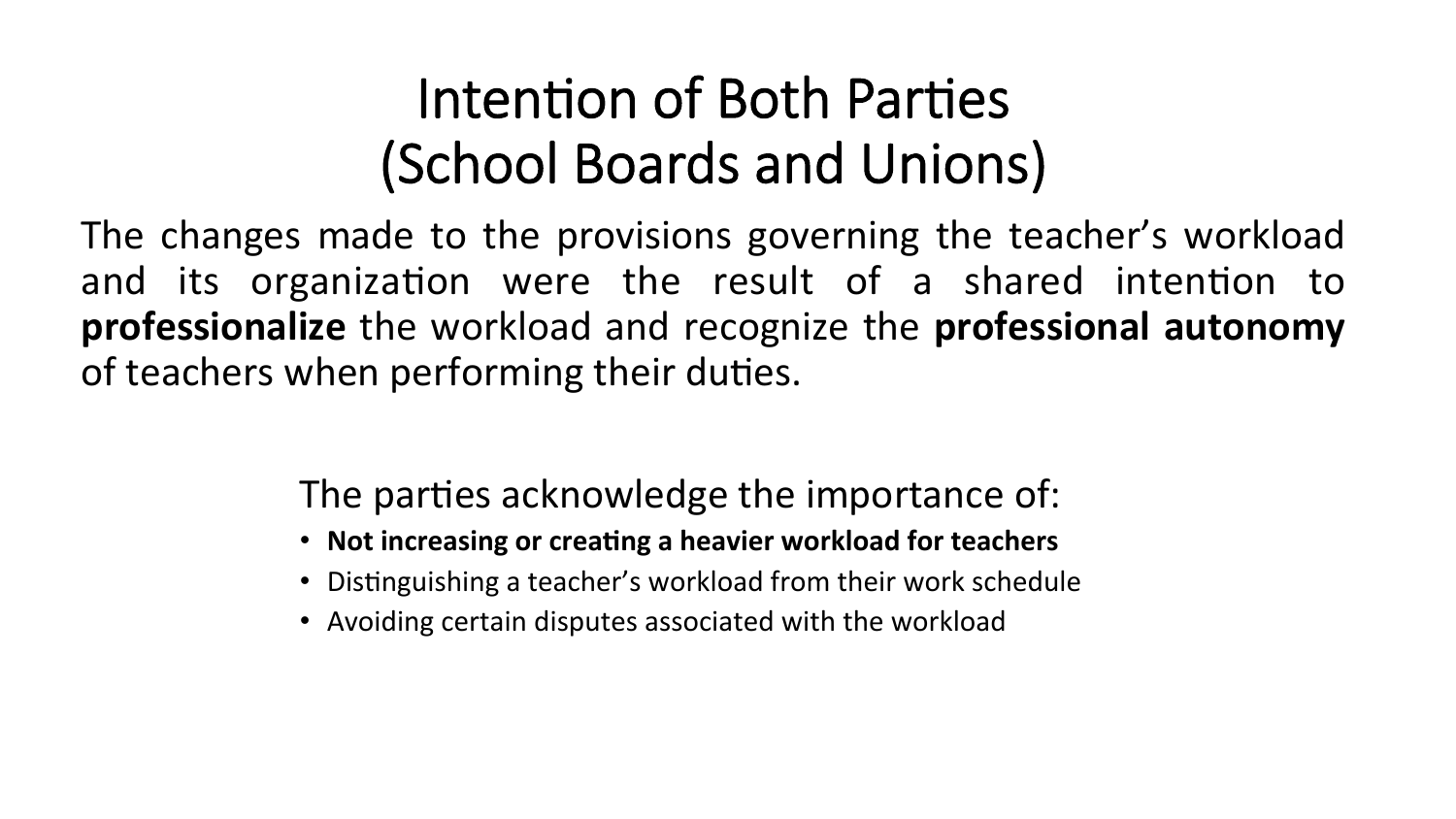# Teacher's Work Year and Annual Workload

### **Work Year**

• The teacher's work year has not changed and continues to include 200 days of work (clause 8-5.01 a).

### **Annual Workload**

• During the negotiation, the parties introduced the notion of an **annual workload**. As a result, on an annual basis of 1,280 hours, a teacher carries out all the characteristic responsibilities prescribed in the general duties performed as part of the assigned professional activities (clause 8-5.01 b).

### **(32 hours x 40 weeks = 1,280 hours)**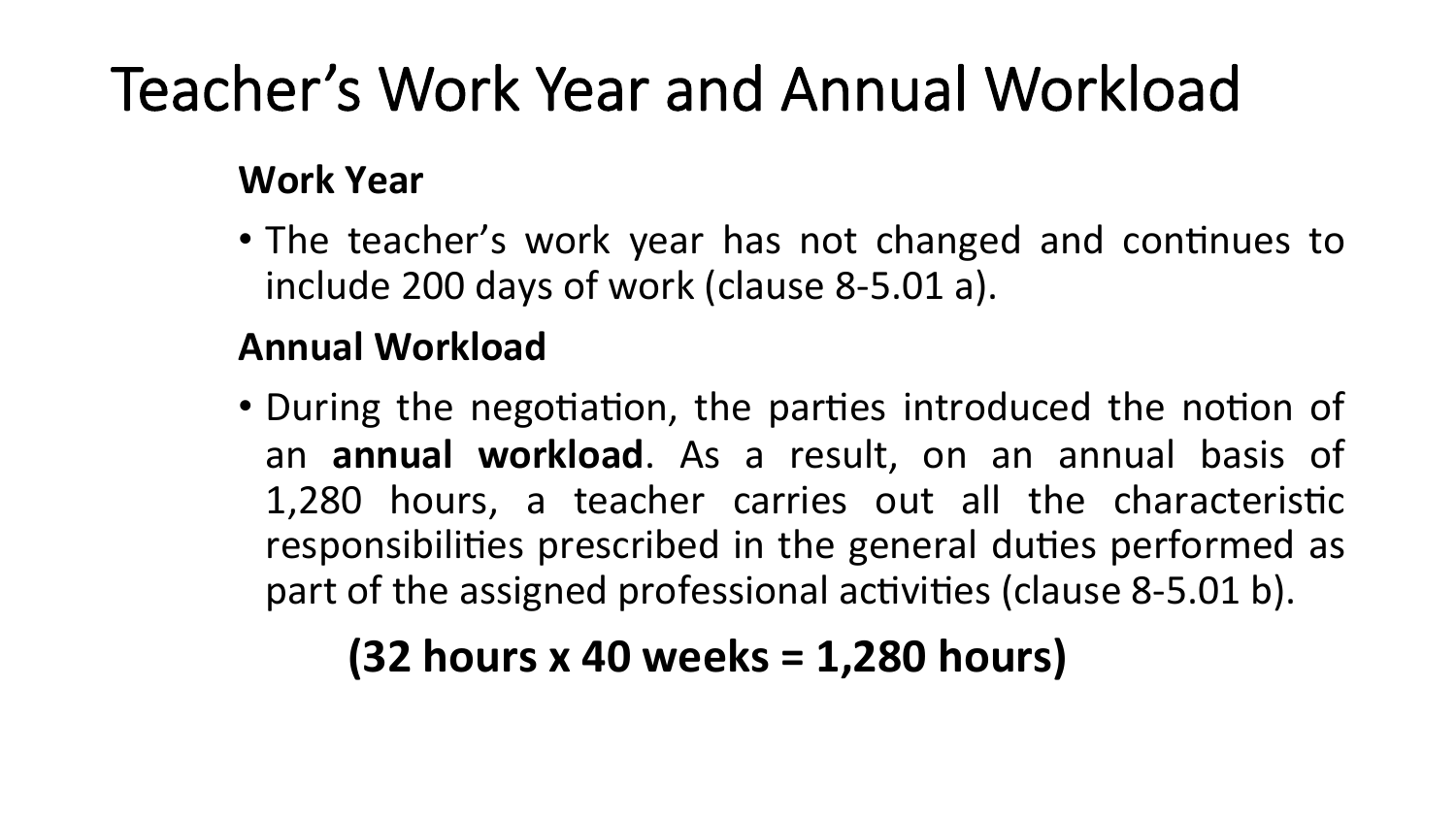# Annual Workload

This annual workload includes the professional activities to be performed during the work year and the time prescribed to carry them out within the following two elements:

- The workload
- Other professional duties

Some parts could be recurrent time in the schedule, and some could be number of hours per year. For practical purposes, most elements will remain recurrent on a weekly (elem.) or cycle (secondary) basis.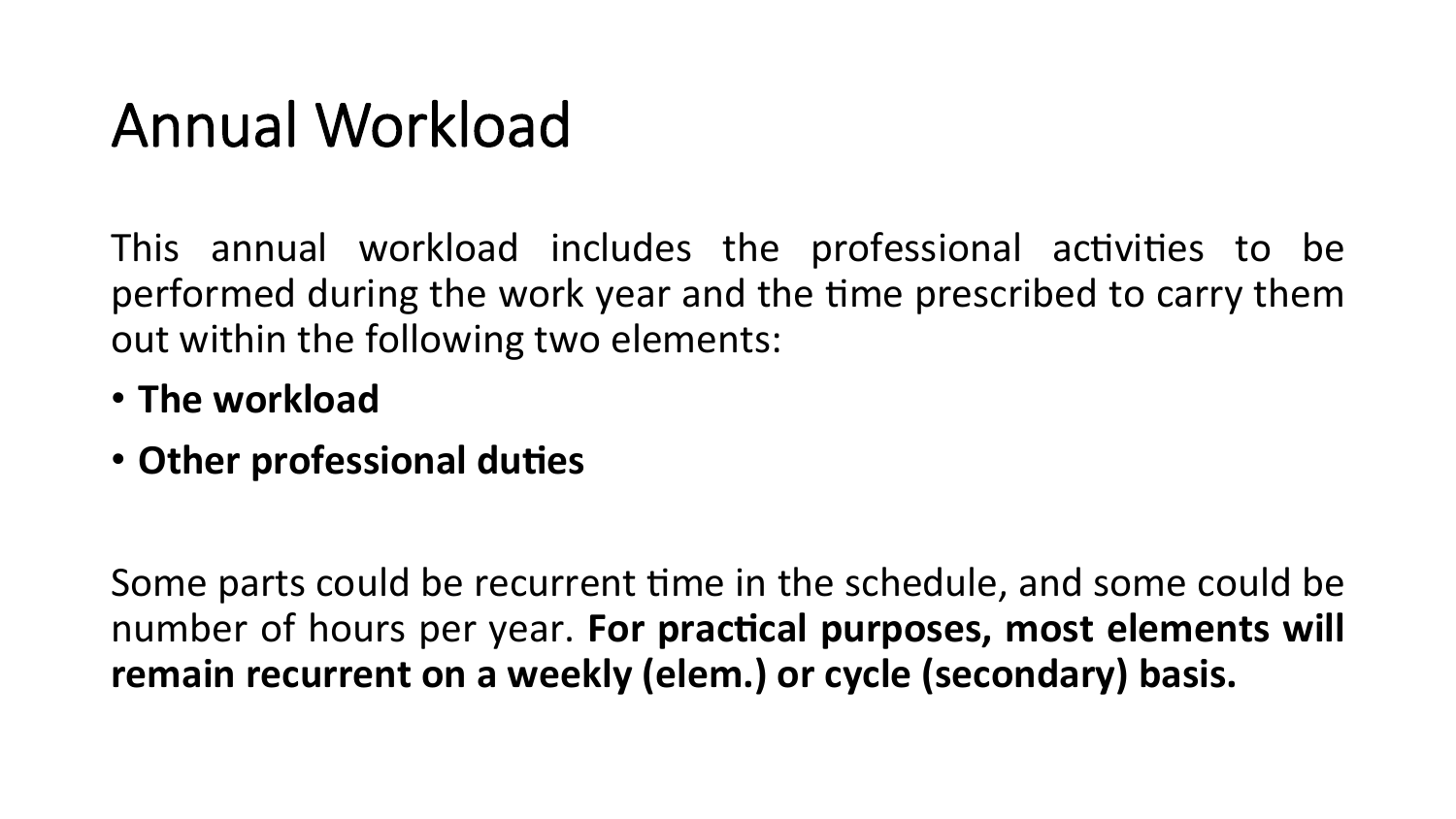# The Workload

|                           | <b>Weekly (or equivalent)</b> | <b>Annually</b> |
|---------------------------|-------------------------------|-----------------|
| Kindergarten<br>and Pre-K | 23 hours                      | 828 hours       |
| <b>Elementary</b>         | 23 hours                      | 828 hours       |
| Secondary                 | 20 hours                      | 720 hours       |

#### **Included in the Workload**

The teacher's workload shall consist of services which they provide directly to students.

#### The workload can include:

- Presentation of courses and lessons (i.e. teaching) elementary and secondary
- Developmental and Cognitive Learning Activities (i.e. teaching) Pre-K and K
- • Support
- $\bullet$  Remediation
- • Homeroom
- Supervision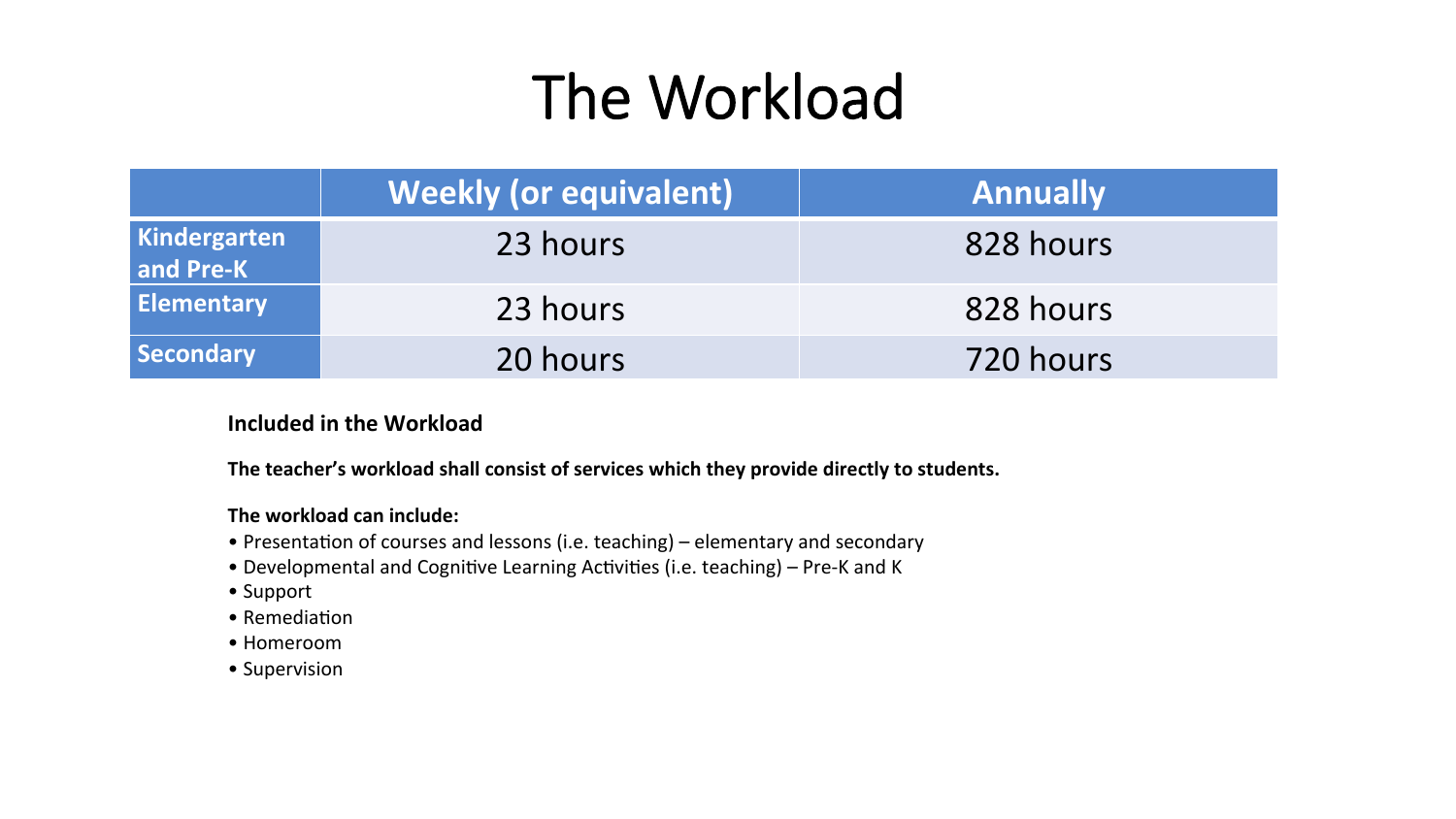### **Definitions Workloads (ref.: 8-7.00)**

| <b>Workload</b>                                              | <b>Definitions</b>                                                                                                                                                                                                                                                             | <b>Example</b>                                                                                                                                                                                                                                       |
|--------------------------------------------------------------|--------------------------------------------------------------------------------------------------------------------------------------------------------------------------------------------------------------------------------------------------------------------------------|------------------------------------------------------------------------------------------------------------------------------------------------------------------------------------------------------------------------------------------------------|
| Homeroom/Support<br>(encadrement)<br><b>Part of Workload</b> | Intervention by a teacher with a student or<br><b>group of students to promote the <math>\circ</math></b><br>a<br>student's personal and social development<br>and to encourage him or her to assume his<br>or her responsibilities as regards to his or<br>her own education. | Homeroom<br>Taking absences<br>Verifying homework<br>Routines<br>$\circ$<br>Agenda verification, notes, messages etc.<br>Distributing school memos to students<br>$\circ$<br>Support<br>Working with a group of students on social skills<br>$\circ$ |
| <b>Remediation</b><br><b>Part of Workload</b>                | Intervention by a teacher with a student or a group of<br>students to prevent problems or academic delays and<br>to provide special support measures to students $\frac{8}{9}$<br>experiencing problems or academic delays.                                                    | *Should not always be the same students<br>Reviewing a concept<br>$\circ$<br>Preparing for an exam<br>$\cap$<br>Catching up on content that the student missed<br>during an absence                                                                  |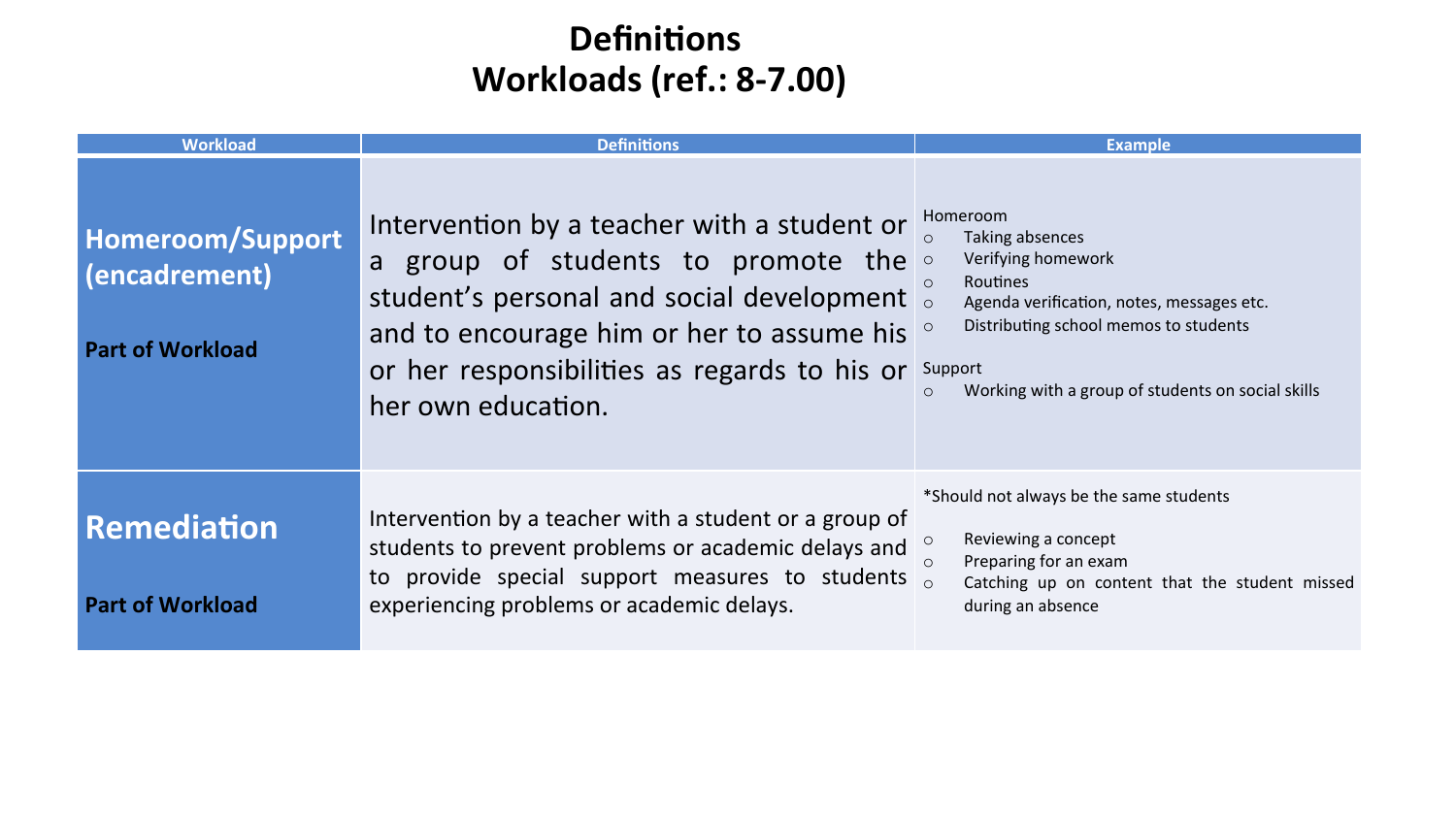| <b>Workload</b>                               | <b>Definitions</b>                                                                                                                                                                                                                                                                                                   | <b>Example</b>                                                               |
|-----------------------------------------------|----------------------------------------------------------------------------------------------------------------------------------------------------------------------------------------------------------------------------------------------------------------------------------------------------------------------|------------------------------------------------------------------------------|
| <b>Supervision</b><br><b>Part of Workload</b> | Supervision of students, other than the arrival and<br>dismissal and movement of students.<br>For the preschool and elementary levels, the school<br>administration, whenever possible, entrusts certain<br>supervisory duties to people other than teachers, in<br>accordance with Appendix XXXIV of the agreement. | Recess duty<br>• Cafeteria supervision<br>Lunch hour supervision<br>Bus duty |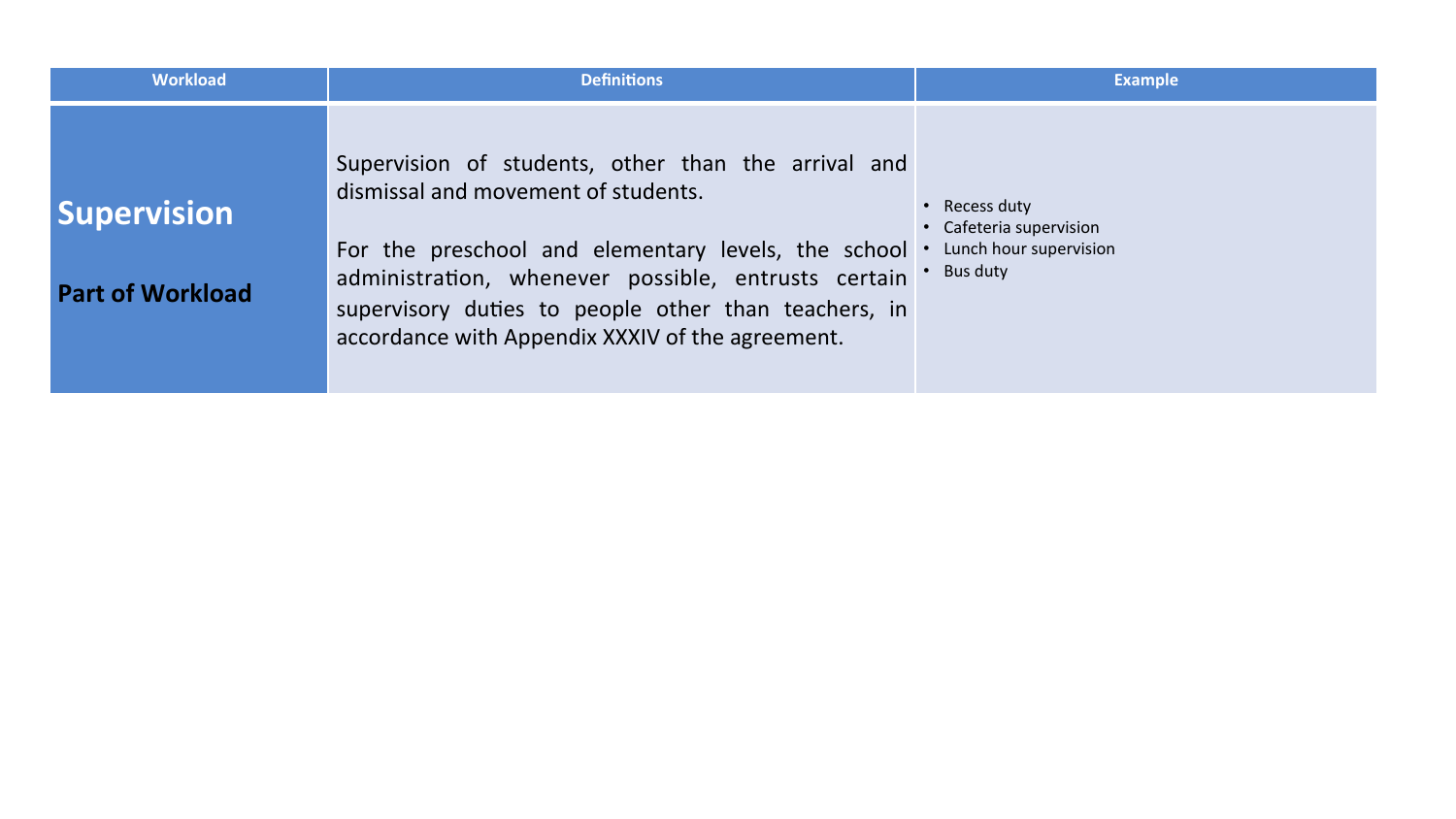## **Other** Professional Duties

|                           | <b>Weekly</b> | <b>Annually</b> |
|---------------------------|---------------|-----------------|
| Kindergarten<br>and Pre-K | *9 hours      | 452 hours       |
| Elementary                | *9 hours      | 452 hours       |
| Secondary                 | $*12$ hours   | 560 hours       |

- Collaborative meetings with colleagues
- Discussions, follow-up, communications with other staff members, school administration etc.
- Planning, preparation and marking
- Activities on Pedagogical days
- Other activities covered by the characteristic responsibilities of the general duties mentioned in clause 8-2.01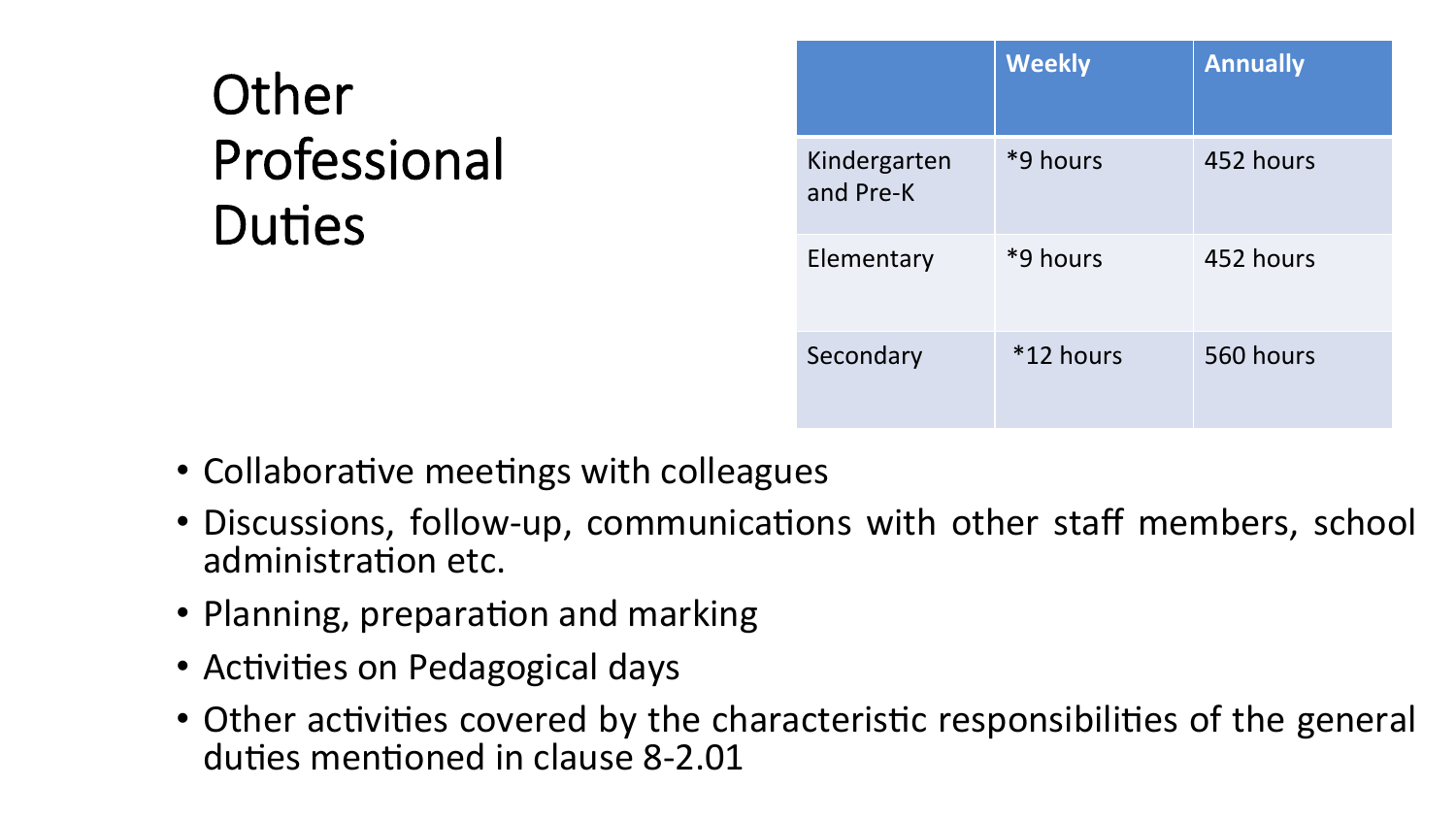# Work of a Personal Nature (WPN)

- 5 hours per week (200 hours per year) within the time for other professional duties shall be determined by the teacher (work of a personal nature), and out of this time, 2 hours per week (80 hours per year) shall be carried out at the location determined by the **teacher (for example, at home)**
- As in our previous agreement, the time required for the 10 monthly staff meetings and three evenings with parents is included in the 5 hours per week (200 hours per year)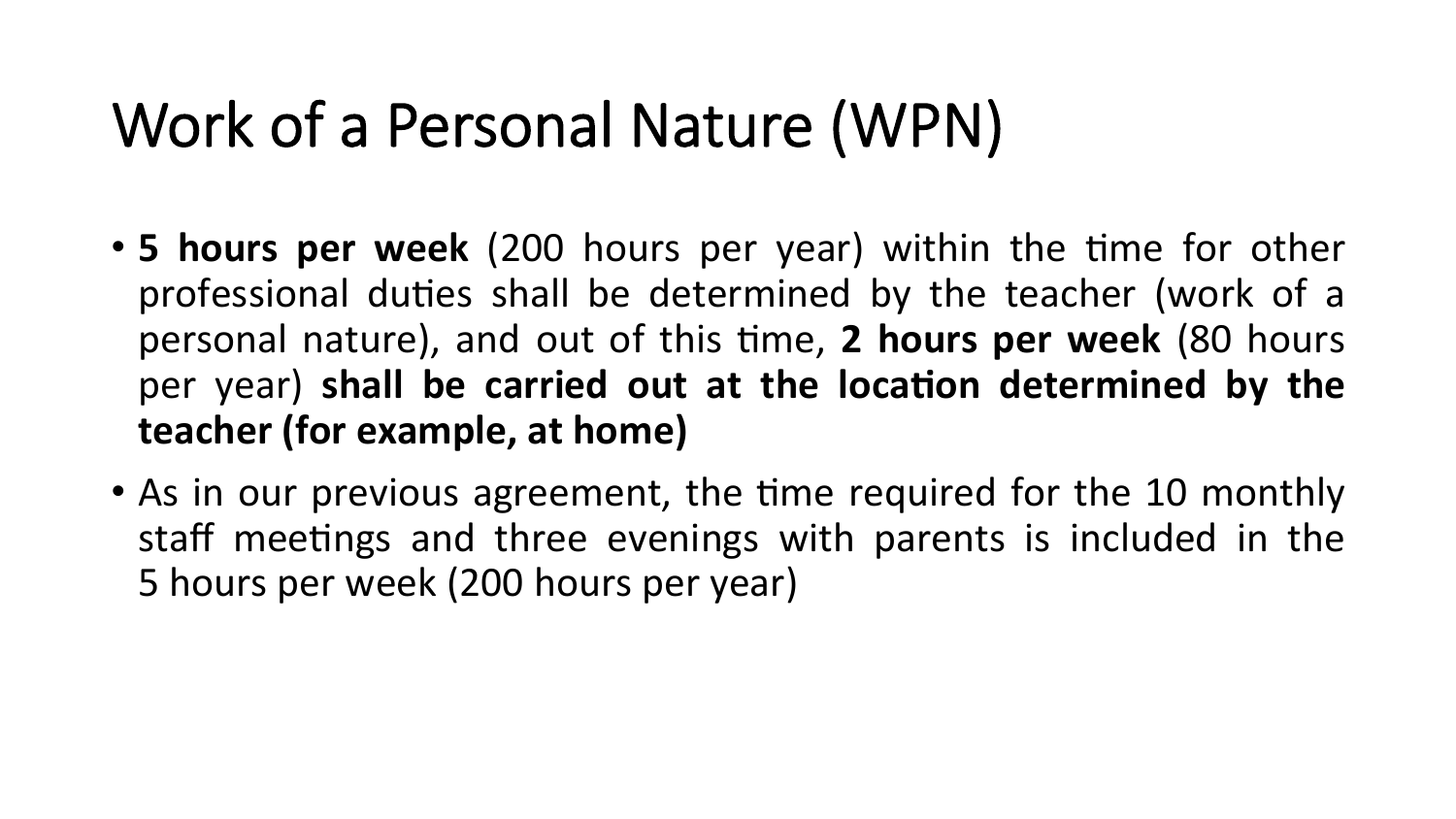## Weekly Variations in Working Hours

• Working hours may vary from one week to another, among other things due to fluctuations in pedagogical or **organizational needs**. For example, remediation and exam periods among others, are all circumstances that could entail a variation from the 32 hours. The same applies to the ten group meetings and the first three meetings with parents (clause 8-6.02 b) 1<sup>st</sup> paragraph). This variation gives **teachers the flexibility needed during the year to carry out** professional activities at the times deemed appropriate. It is up to teachers to adjust their working hours at school as needed, with due regard for the annual workload.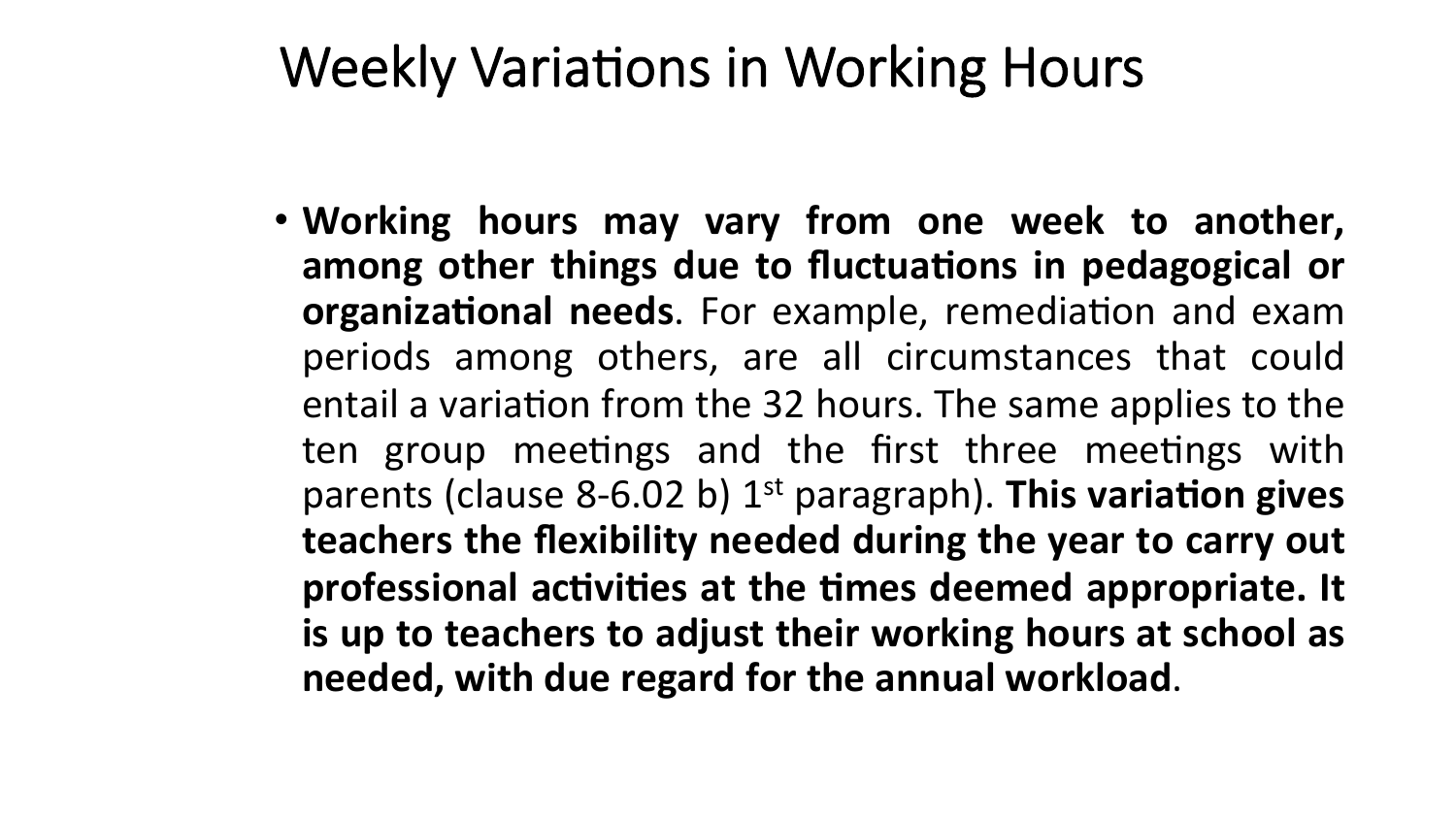## Consultation Timeline